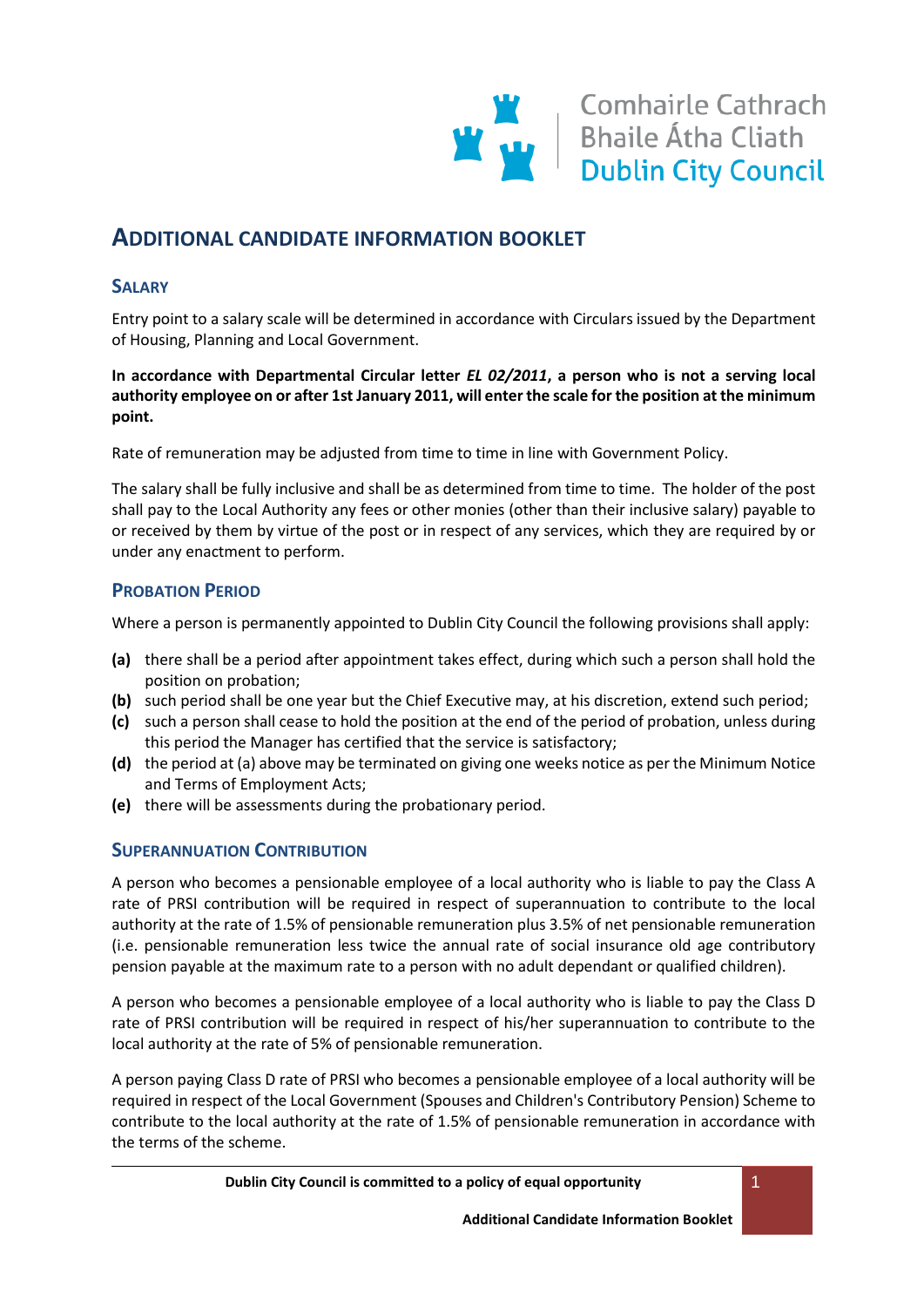A person paying Class A rate of PRSI who becomes a pensionable employee of a local authority will be required in respect of the Local Government (Spouses and Children's Contributory Pension) Scheme to contribute to the local authority at the rate of 1.5% of net pensionable remuneration (i.e. pensionable remuneration less twice the annual rate of social insurance old age contributory pension payable at the maximum rate to a person with no adult dependant or qualified children).

Employees are admitted to the Superannuation Scheme in accordance with the terms of the Local Government Superannuation (Consolidation) Act, 1998 and the Superannuation (Miscellaneous Provisions) Act 2004, with effect from date of appointment. This scheme is contributory and provides pension, retirement and death gratuities.

In order for a new entrant to the scheme to qualify for a pension, they must have served a minimum of two years employment in a local authority.

For new entrants under the **Single Public Service Pension Scheme**, effective from 1<sup>st</sup> January 2013, superannuation contributions are as follows: 3.5% of net pensionable remuneration and 3% of pensionable remuneration. Pension and retirement lump sum will be based on career-average pay; pensions will be co-ordinated with the State Pension Contributory (SPC).

### **RETIREMENT**

In general, there is no specific retirement age for appointees to this position. However, for appointees who are deemed not to be "new entrants" as defined in the *Public Service Superannuation (Miscellaneous Provisions) Act 2004*, retirement is compulsory on reaching 70 years of age.

Effective from 1st January 2013, the **Single Public Service Scheme** applies to all first-time new entrants to the public service, as well as to former public servants returning to the public service after a break of more than 26 weeks.

Minimum retirement age is set in line with state retirement age, which is currently 66 years. Compulsory retirement age will be 70.

Please note that the above retirement age may not be applicable to certain operational grades within Dublin City Council.

#### **ADDITIONAL INFORMATION**

For the purpose of satisfying the requirement as to health it will be necessary for a successful candidate, who is not already a permanent employee before they are appointed, to undergo a medical examination by a qualified medical practitioner to be nominated by the local authority.

Offers of employment will be subject to verification of qualifications/relevant work experience, satisfactory references and receipt of a satisfactory medical report.

Dublin City Council shall require any person to whom an appointment is offered to take up such appointment within a period of not more than one month and if they fail to take up appointment within such period or such longer period as the Council in its absolute discretion may determine, the Council shall not appoint them.

An applicant who is found to be ineligible at any stage of the competition will not be further considered. Provision of inaccurate, untrue or misleading information will lead to disqualification from the competition, withdrawal of employment offer or dismissal.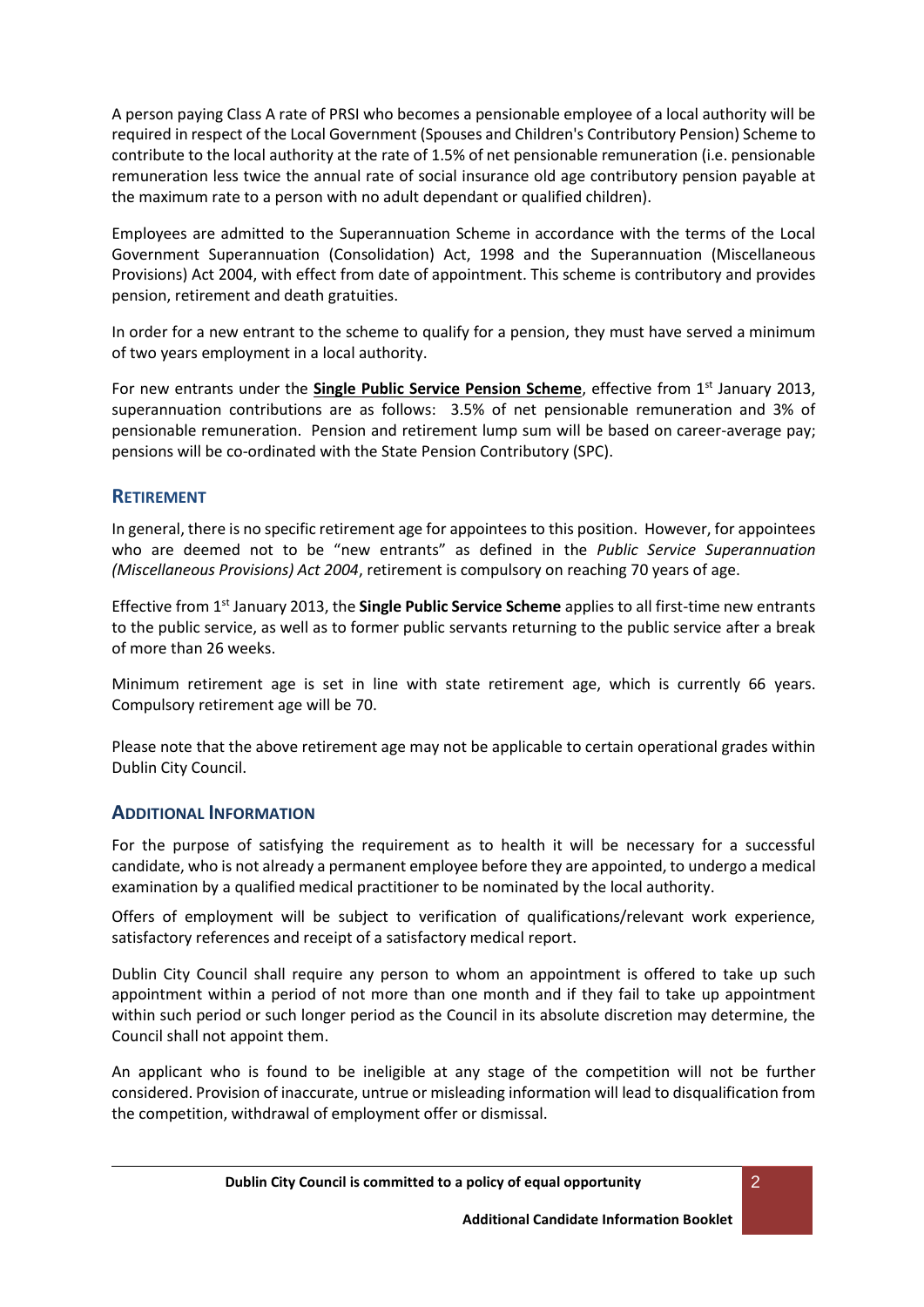A candidate who does not attend for interview when and where required by the City Council, or who does not, when requested, furnish such evidence as the City Council requires in regard to any matter relevant to their candidature, will have no further claim to consideration.

A candidate whose name is on a panel and who satisfies the Council that they possesses the qualifications declared for the post and that they are otherwise suitable for appointment may, within the life of the panel, subject to the appropriate Department of Housing, Planning & Local Government sanction, be appointed as an appropriate vacancy arises.

### **INCENTIVISED SCHEME FOR EARLY RETIREMENT (ISER)**

It is a condition of the Incentivised Scheme for Early Retirement (ISER) as set out in Department of Finance Circular *12/09* that retirees, under that Scheme, are debarred from applying for another position in the same employment or the same sector. Therefore, such retirees may not apply for this position.

### **DEPARTMENT OF HEALTH AND CHILDREN CIRCULAR** *(7/2010)*

The Department of Health Circular *7/2010* dated 1 November 2010 introduced a Targeted Voluntary Early Retirement (VER) Scheme and Voluntary Redundancy Schemes (VRS). It is a condition of the VER scheme that persons availing of the scheme will not be eligible for re-employment in the public health sector or in the wider public service or in a body wholly or mainly funded from public moneys. The same prohibition on re-employment applies under the VRS, except that the prohibition is for a period of 7 years, after which time any re-employment will require the approval of the Minister for Public Expenditure and Reform. People who availed of either of these schemes are not eligible to compete in this competition.

# **COLLECTIVE AGREEMENT: REDUNDANCY PAYMENTS TO PUBLIC SERVANTS**

The Department of Public Expenditure and Reform letter dated 28th June 2012 to Personnel Officers introduced, with effect from 1st June 2012, a Collective Agreement which had been reached between the Department of Public Expenditure and Reform and the Public Services Committee of the ICTU in relation to ex-gratia Redundancy Payments to Public Servants. It is a condition of the Collective Agreement that persons availing of the agreement will not be eligible for re-employment in the public service by any public service body (as defined by the *Financial Emergency Measures in the Public Interest Acts 2009 – 2011*) for a period of 2 years from termination of the employment. Thereafter the consent of the Minister for Public Expenditure and Reform will be required prior to re-employment. People who availed of this scheme and who may be successful in this competition will have to prove their eligibility (expiry of period of non-eligibility) and the Minister's consent will have to be secured prior to employment by any public service body.

### **DECLARATION**

Applicants will be required to declare whether they have previously availed of a public service scheme of incentivised early retirement and/or the collective agreement outlined above. Applicants will also be required to declare any entitlements to a Public Service pension benefit (in payment or preserved) from any other Public Service employment and/or where they have received a payment-in-lieu in respect of service in any Public Service employment.